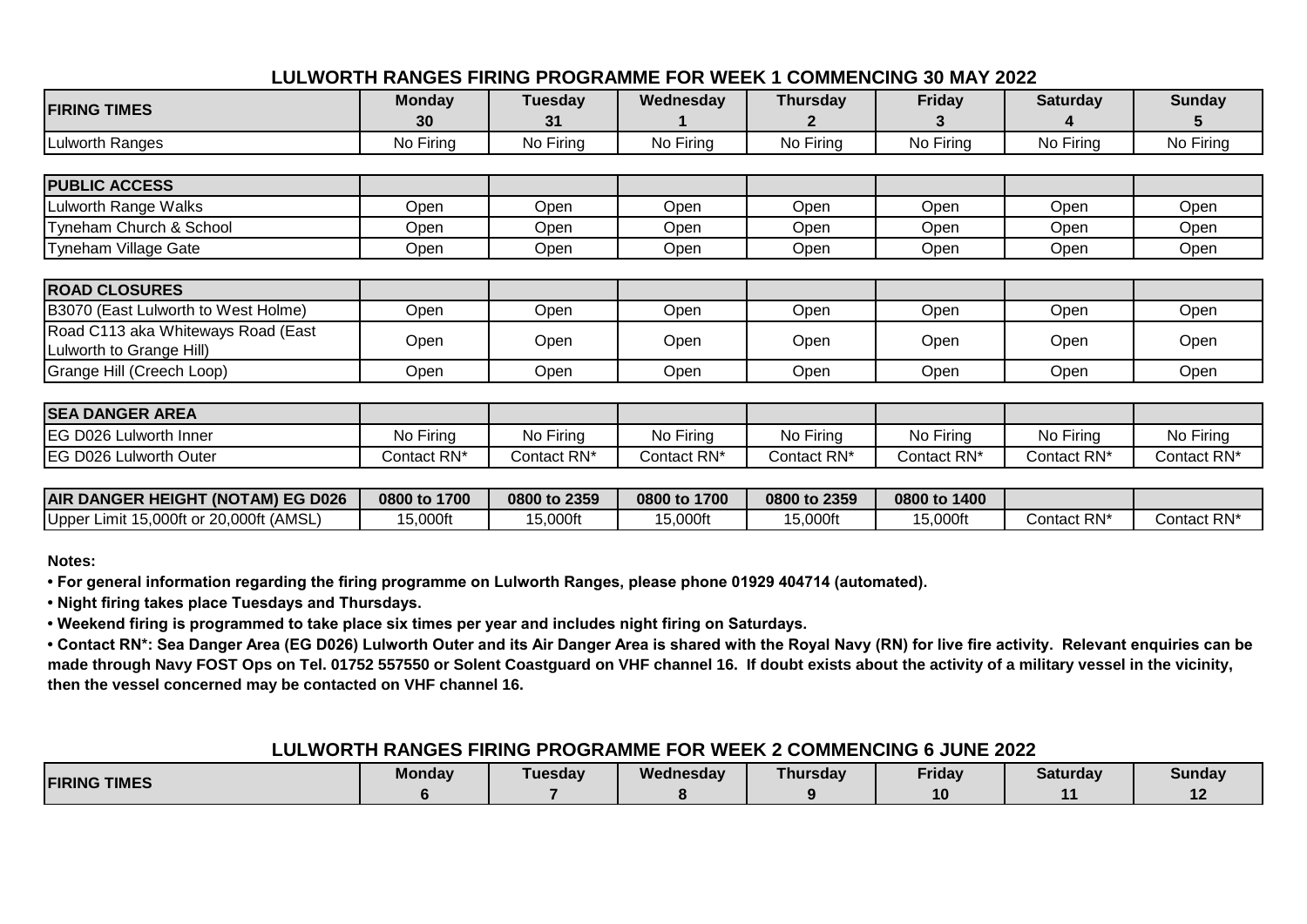| Lulworth Ranges | 0930 to 1700 | 0930 to 1700 and<br>2100 to 2359 | 0930 to 1700 | 0930 to 1700 and<br>2100 to 2359 | 0930 to 1230 | No Firing | No Firing |
|-----------------|--------------|----------------------------------|--------------|----------------------------------|--------------|-----------|-----------|
|-----------------|--------------|----------------------------------|--------------|----------------------------------|--------------|-----------|-----------|

| <b>IPUBLIC ACCESS</b>   |           |           |           |           |              |      |      |
|-------------------------|-----------|-----------|-----------|-----------|--------------|------|------|
| Lulworth Range Walks    | No Access | No Access | No Access | No Access | Open 1630hrs | Open | Open |
| Tyneham Church & School | No Access | No Access | No Access | No Access | No Access    | Open | Open |
| Tyneham Village Gate    | No Access | No Access | No Access | No Access | No Access    | Open | Open |

| <b>ROAD CLOSURES</b>                                           |                        |                                            |                        |                                               |                        |      |      |
|----------------------------------------------------------------|------------------------|--------------------------------------------|------------------------|-----------------------------------------------|------------------------|------|------|
| B3070 (East Lulworth to West Holme)                            | Jpen                   | Dpen                                       | Open                   | Open                                          | Open                   | Open | Open |
| Road C113 aka Whiteways Road (East<br>Lulworth to Grange Hill) | Closed 0900 to<br>1730 | Closed 0900 to<br>1730 and 2030 to<br>0030 | Closed 0900 to<br>1730 | Closed 0900 to<br>11730 and 2030 to l<br>0030 | Closed 0900 to<br>1300 | Open | Open |
| Grange Hill (Creech Loop)                                      | .<br>Dpen              | Open.                                      | Open                   | Open                                          | Open                   | Open | Open |

| <b>ISEA DANGER AREA</b>        |              |                                  |              |                                   |              |             |             |
|--------------------------------|--------------|----------------------------------|--------------|-----------------------------------|--------------|-------------|-------------|
| <b>IEG D026 Lulworth Inner</b> | 0930 to 1700 | 0930 to 1700 and<br>2100 to 2359 | 0930 to 1700 | 10930 to 1700 and<br>2100 to 2359 | 0930 to 1230 | No Firing   | No Firing   |
| <b>IEG D026 Lulworth Outer</b> | Contact RN*  | Contact RN*                      | Contact RN*  | Contact RN*                       | Contact RN*  | Contact RN* | Contact RN* |

| <b>AIR DANGER HEIGHT (NOTAM) EG D026</b>               | 1700<br>0800 to | 0800 to 2359 | 0800 to 1700 | 0800 to 2359 | 0800 to 1400 |             |             |
|--------------------------------------------------------|-----------------|--------------|--------------|--------------|--------------|-------------|-------------|
| 20,000ft (AMSL)<br>∟imit 15.000ft or <i>∶</i><br>Upper | 5,000ft         | 15,000ft     | $5,000$ ft   | 5,000ft      | 5,000ft      | Contact RN* | Contact RN* |

**• For general information regarding the firing programme on Lulworth Ranges, please phone 01929 404714 (automated).**

**• Night firing takes place Tuesdays and Thursdays.**

**• Weekend firing is programmed to take place six times per year and includes night firing on Saturdays.**

**• Contact RN\*: Sea Danger Area (EG D026) Lulworth Outer and its Air Danger Area is shared with the Royal Navy (RN) for live fire activity. Relevant enquiries can be made through Navy FOST Ops on Tel. 01752 557550 or Solent Coastguard on VHF channel 16. If doubt exists about the activity of a military vessel in the vicinity, then the vessel concerned may be contacted on VHF channel 16.**

#### **LULWORTH RANGES FIRING PROGRAMME FOR WEEK 3 COMMENCING 13 JUNE 2022**

| <b>FIRING TIMES</b> | <b>Monday</b> | <b>Tuesdav</b> | Wednesday | Thursday | <i>r</i> iday | Saturday | Sundav   |
|---------------------|---------------|----------------|-----------|----------|---------------|----------|----------|
|                     | . .           |                |           |          |               | LC       | 10<br>'' |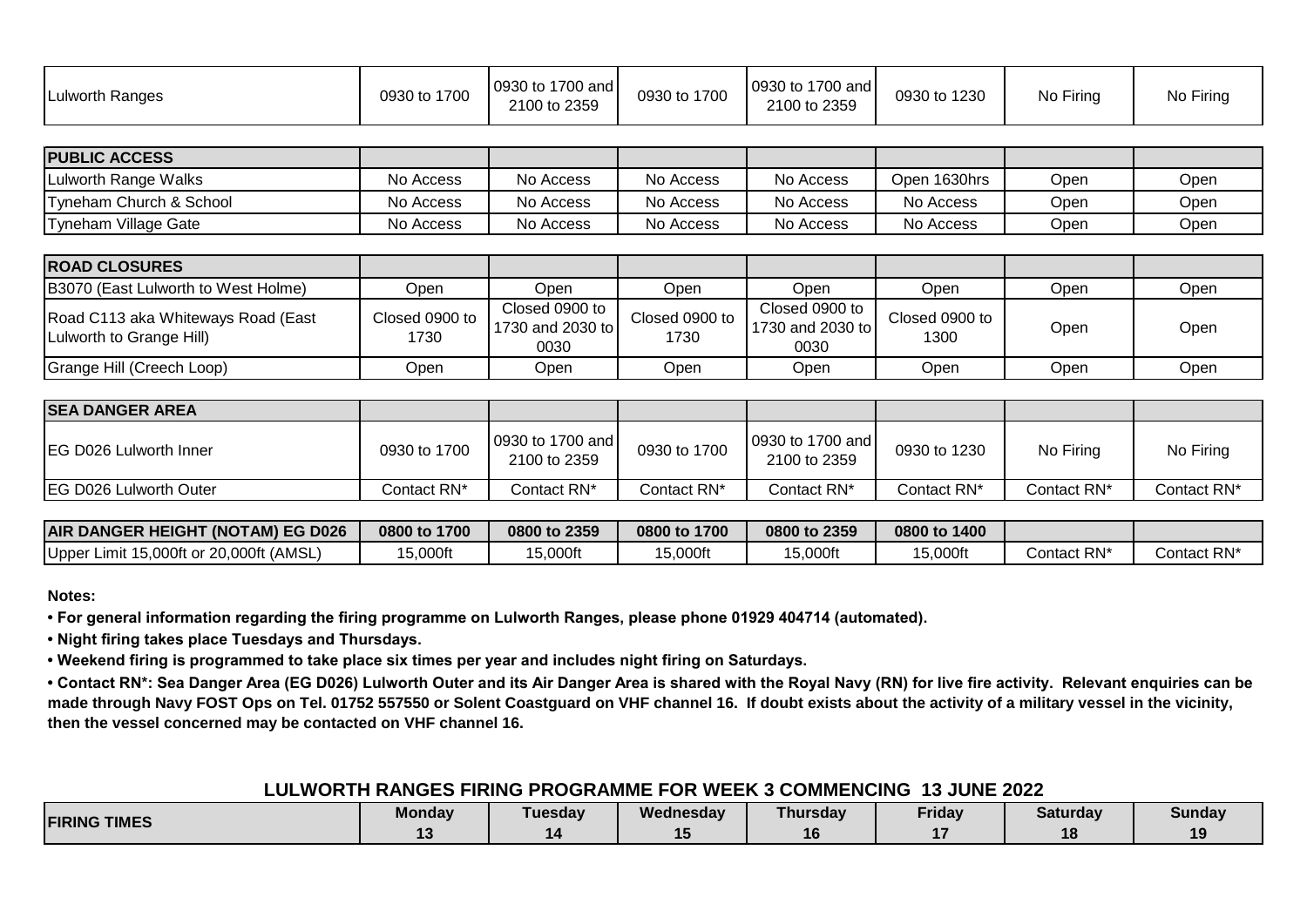| <b>Lulworth Ranges</b> | 0930 to 1700 | 0930 to 1700 and<br>2100 to 2359 | 0930 to 1700 | 0930 to 1700 and<br>2100 to 2359 | 0930 to 1230 | No Firing | No Firing |
|------------------------|--------------|----------------------------------|--------------|----------------------------------|--------------|-----------|-----------|
|                        |              |                                  |              |                                  |              |           |           |
| <b>DUDLIC ACCECC</b>   |              |                                  |              |                                  |              |           |           |

| <b>PUBLIC ACCESS</b>    |           |           |           |           |              |      |      |
|-------------------------|-----------|-----------|-----------|-----------|--------------|------|------|
| Lulworth Range Walks    | No Access | No Access | No Access | No Access | Open 1630hrs | Open | Open |
| Tyneham Church & School | No Access | No Access | No Access | No Access | No Access    | Open | Open |
| Tyneham Village Gate    | No Access | No Access | No Access | No Access | No Access    | Open | Open |

| <b>ROAD CLOSURES</b>                                           |                        |                                            |                        |                                            |                        |      |      |
|----------------------------------------------------------------|------------------------|--------------------------------------------|------------------------|--------------------------------------------|------------------------|------|------|
| B3070 (East Lulworth to West Holme)                            | Jpen                   | Open                                       | Open                   | Open                                       | Open                   | Open | Open |
| Road C113 aka Whiteways Road (East<br>Lulworth to Grange Hill) | Closed 0900 to<br>1730 | Closed 0900 to<br>1730 and 2030 to<br>0030 | Closed 0900 to<br>1730 | Closed 0900 to<br>1730 and 2030 to<br>0030 | Closed 0900 to<br>1300 | Open | Open |
| Grange Hill (Creech Loop)                                      | Open                   | Open                                       | Open                   | Open                                       | Open                   | Open | Open |

| <b>SEA DANGER AREA</b>         |              |                                  |              |                                  |              |             |             |
|--------------------------------|--------------|----------------------------------|--------------|----------------------------------|--------------|-------------|-------------|
| <b>EG D026 Lulworth Inner</b>  | 0930 to 1700 | 0930 to 1700 and<br>2100 to 2359 | 0930 to 1700 | 0930 to 1700 and<br>2100 to 2359 | 0930 to 1230 | No Firing   | No Firing   |
| <b>IEG D026 Lulworth Outer</b> | Contact RN*  | Contact RN*                      | Contact RN*  | Contact RN*                      | Contact RN*  | Contact RN* | Contact RN* |

| <b>AIR DANGER HEIGHT</b><br>(NOTAM) EG D026                     | 1700<br>0800 to | 0800 to 2359 | 0800 to 1700 | 0800 to 2359 | 0800 to 1400 |             |             |
|-----------------------------------------------------------------|-----------------|--------------|--------------|--------------|--------------|-------------|-------------|
| .000ft (AMSL)<br>Upper<br>Limit 15,000ft or<br>$\sim$<br>ZU.UUU | 5,000ft         | 15,000ft     | 5,000ft      | 5,000ft      | 15,000ft     | Contact RN* | Contact RN* |

**• For general information regarding the firing programme on Lulworth Ranges, please phone 01929 404714 (automated).**

**• Night firing takes place Tuesdays and Thursdays.**

**• Weekend firing is programmed to take place six times per year and includes night firing on Saturdays.**

**• Contact RN\*: Sea Danger Area (EG D026) Lulworth Outer and its Air Danger Area is shared with the Royal Navy (RN) for live fire activity. Relevant enquiries can be made through Navy FOST Ops on Tel. 01752 557550 or Solent Coastguard on VHF channel 16. If doubt exists about the activity of a military vessel in the vicinity, then the vessel concerned may be contacted on VHF channel 16.**

### **LULWORTH RANGES FIRING PROGRAMME FOR WEEK 4 COMMENCING 20 JUNE 2022**

| <b>FIRING TIMES</b> | $ -$<br><b>Mondav</b> | <b>Tuesdav</b> | Wednesday | __<br><b>Thursday</b>     | Friday | <b>Saturday</b> | <b>Sunday</b> |
|---------------------|-----------------------|----------------|-----------|---------------------------|--------|-----------------|---------------|
|                     | 20                    | n.<br>- -      | ົ<br>. .  | $\mathbf{A}$<br><u>__</u> | 24     | $\sim$          | $\sim$<br>ZU  |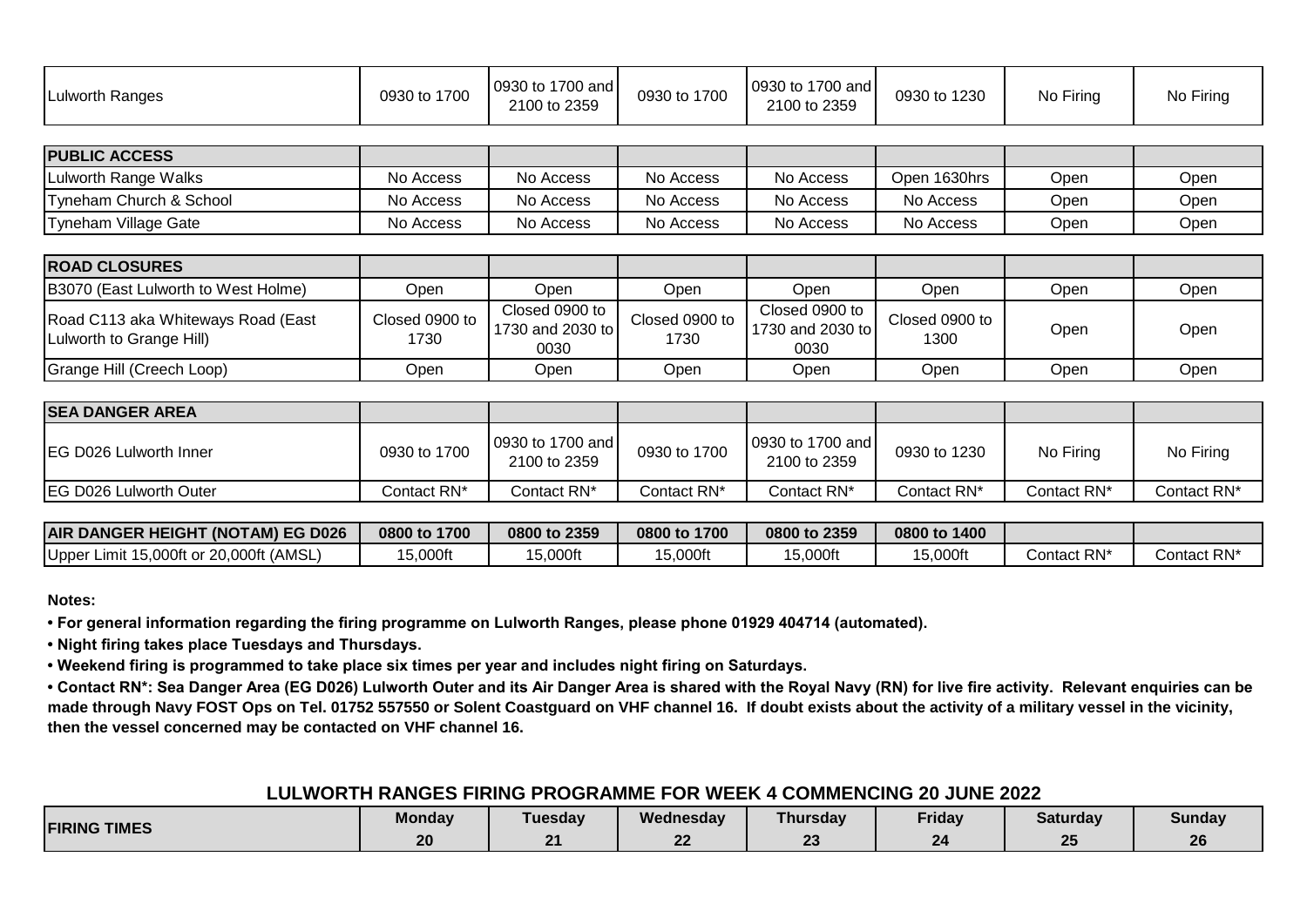| 0930 to 1700 and<br>0930 to 1700 and<br>0930 to 1700 and<br>0930 to 1700<br>0930 to 1700<br>0930 to 1700<br><b>ILulworth Ranges</b><br>2100 to 2359<br>2100 to 2359<br>2100 to 2359 | 0930 to 1300 |
|-------------------------------------------------------------------------------------------------------------------------------------------------------------------------------------|--------------|
|-------------------------------------------------------------------------------------------------------------------------------------------------------------------------------------|--------------|

| <b>PUBLIC ACCESS</b>    |           |           |           |           |           |           |           |
|-------------------------|-----------|-----------|-----------|-----------|-----------|-----------|-----------|
| Lulworth Range Walks    | No Access | No Access | No Access | No Access | No Access | No Access | No Access |
| Tyneham Church & School | No Access | No Access | No Access | No Access | No Access | No Access | No Access |
| Tyneham Village Gate    | No Access | No Access | No Access | No Access | No Access | No Access | No Access |

| <b>IROAD CLOSURES</b>                                          |                        |                                            |                        |                                            |                        |                                            |                        |
|----------------------------------------------------------------|------------------------|--------------------------------------------|------------------------|--------------------------------------------|------------------------|--------------------------------------------|------------------------|
| B3070 (East Lulworth to West Holme)                            | :Dpen                  | Open                                       | Open                   | Open                                       | Open                   | Open                                       | Open                   |
| Road C113 aka Whiteways Road (East<br>Luiworth to Grange Hill) | Closed 0900 to<br>1730 | Closed 0900 to<br>1730 and 2030 to<br>0030 | Closed 0900 to<br>1730 | Closed 0900 to<br>1730 and 2030 to<br>0030 | Closed 0900 to<br>1730 | Closed 0900 to<br>1730 and 2030 to<br>0030 | Closed 0900 to<br>1330 |
| Grange Hill (Creech Loop)                                      | :Dpen                  | Open                                       | Open                   | Open                                       | Open                   | Open                                       | Open                   |

| <b>ISEA DANGER AREA</b>        |              |                                  |              |                                  |              |                                   |              |
|--------------------------------|--------------|----------------------------------|--------------|----------------------------------|--------------|-----------------------------------|--------------|
| <b>IEG D026 Lulworth Inner</b> | 0930 to 1700 | 0930 to 1700 and<br>2100 to 2359 | 0930 to 1700 | 0930 to 1700 and<br>2100 to 2359 | 0930 to 1700 | 10930 to 1700 and<br>2100 to 2359 | 0930 to 1300 |
| <b>IEG D026 Lulworth Outer</b> | Contact RN*  | Contact RN*                      | Contact RN*  | Contact RN*                      | Contact RN*  | Contact RN*                       | Contact RN*  |

| <b>AIR DANGER HEIGHT (NOTAM) EG D026</b>       | 0800 to 1700 | 0800 to 2359 | 0800 to 1700 | 0800 to 2359 | 0800 to 1700 | 0800 to 2359 | 0800 to 1400 |
|------------------------------------------------|--------------|--------------|--------------|--------------|--------------|--------------|--------------|
| r Limit 15,000ft or 20,000ft (AMSL)<br>Upper I | 5,000ft      | 5,000ft      | 5,000ft      | 5,000ft      | 5,000ft      | 5,000ft      | ∣5,000ft     |

**• For general information regarding the firing programme on Lulworth Ranges, please phone 01929 404714 (automated).**

**• Night firing takes place Tuesdays and Thursdays.**

**• Weekend firing is programmed to take place six times per year and includes night firing on Saturdays.**

**• Contact RN\*: Sea Danger Area (EG D026) Lulworth Outer and its Air Danger Area is shared with the Royal Navy (RN) for live fire activity. Relevant enquiries can be made through Navy FOST Ops on Tel. 01752 557550 or Solent Coastguard on VHF channel 16. If doubt exists about the activity of a military vessel in the vicinity, then the vessel concerned may be contacted on VHF channel 16.**

#### **LULWORTH RANGES FIRING PROGRAMME FOR WEEK 5 COMMENCING 27 JUNE 2022**

| <b>FIRING TIMES</b> | <b>Monday</b> | Γuesday  | Wednesday | <b>Thursday</b> | - -<br>Friday | Saturday | Sundav |
|---------------------|---------------|----------|-----------|-----------------|---------------|----------|--------|
|                     |               | 28<br>-- | 20        | 30              |               |          |        |